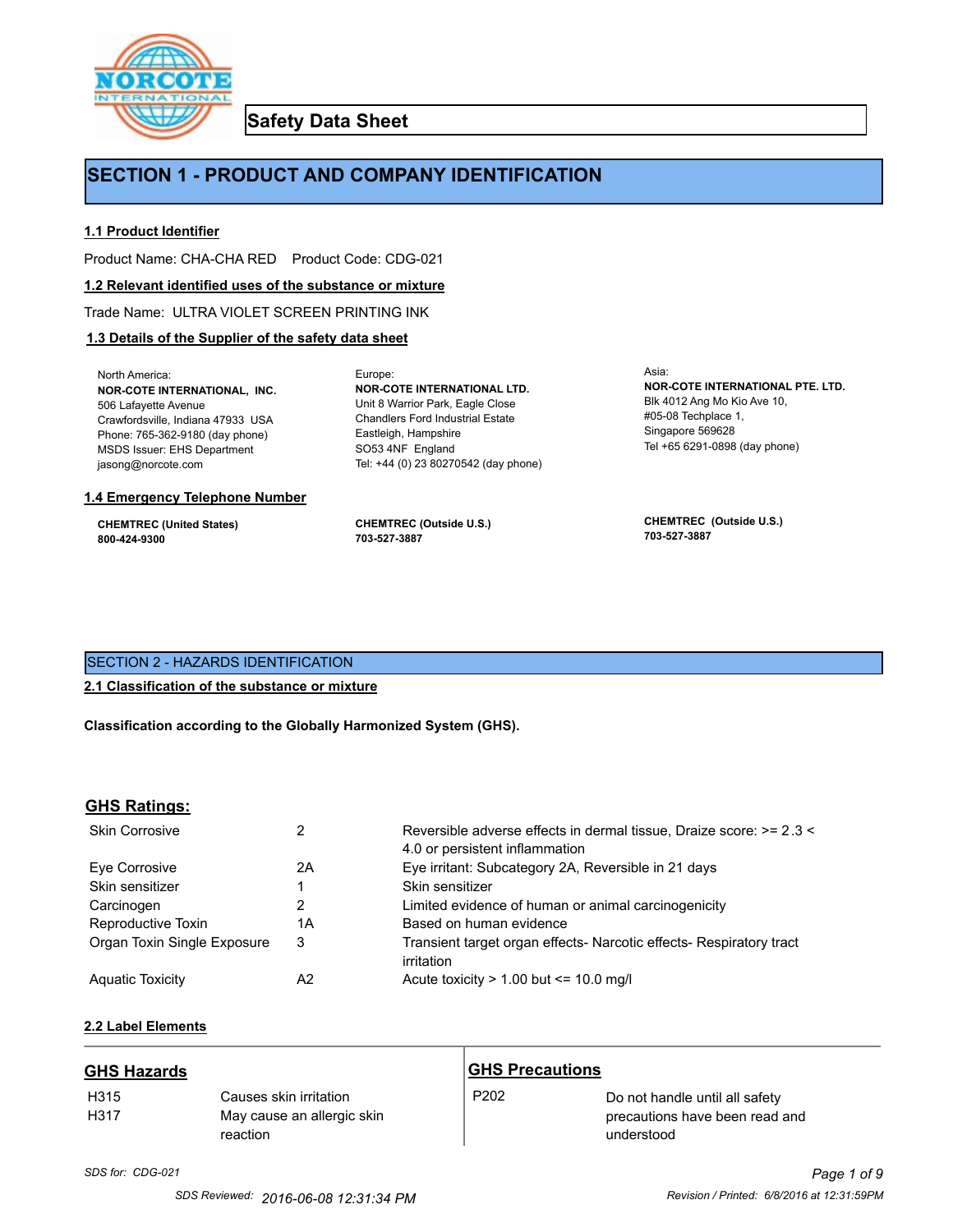| H319 | Causes serious eye irritation               | P <sub>261</sub> | Avoid breathing                                                      |
|------|---------------------------------------------|------------------|----------------------------------------------------------------------|
| H335 | May cause respiratory irritation            |                  | dust/fume/gas/mist/vapours/spray                                     |
| H336 | May cause drowsiness or                     | P273             | Avoid release to the environment                                     |
|      | dizziness                                   | P <sub>280</sub> | Wear protective gloves/protective                                    |
| H351 | Suspected of causing cancer                 |                  | clothing/eye protection/face protection                              |
| H360 | May damage fertility or the<br>unborn child | P362             | Take off contaminated clothing and<br>wash before reuse              |
| H401 | Toxic to aquatic life                       | P302+P352        | IF ON SKIN: Wash with soap and water                                 |
|      |                                             | P304+P340        | IF INHALED: Remove victim to fresh air                               |
|      |                                             |                  | and keep at rest in a position                                       |
|      |                                             |                  | comfortable for breathing                                            |
|      |                                             | P305+P351+P33    | IF IN EYES: Rinse continuously with                                  |
|      |                                             | 8                | water for several minutes. Remove                                    |
|      |                                             |                  | contact lenses if present and easy to                                |
|      |                                             |                  | do - continue rinsing                                                |
|      |                                             | P308+P313        | IF exposed or concerned: Get medical                                 |
|      |                                             |                  | advice/attention                                                     |
|      |                                             | P333+P313        | If skin irritation or a rash occurs: Get<br>medical advice/attention |

#### **Danger**



**EMERGENCY OVERVIEW:** Product is a liquid with mild acrylic odor that may be harmful if inhaled or swallowed. Product may cause serious damage to eyes, allergic skin reactions and irritation to respiratory system. Avoid breathing vapors. Avoid spillage to sewers or waterways.

#### **ROUTES OF ENTRY:** Dermal, Inhalation, Ingestion

**ACUTE HEALTH EFFECTS:** Irritant to skin, eyes and respiratory tract. Effects may be delayed for several hours. None Known

**Skin Contact:** Potential irritant and can cause allergic skin reaction. Repeated or prolonged contact may cause sensitization.

**Eye Contact:** Liquid, vapors, or mists may cause eye irritation. Protect eyes from repeated or prolonged contact.

**Ingestion:** May be harmful if swallowed. Gastrointestinal tract irritation may result.

**Inhalation:** May be harmful if inhaled. May cause irritation to upper respiratory tract upon prolonged or repeated inhalation.

# **Effects of Overexposure**

# **MEDICAL CONDITIONS AGGRAVATED BY EXPOSURE:** Repeated and prolonged overexposure may increase the potential for adverse health effects.

**CHRONIC HEALTH EFFECTS:** No additional information

# SECTION 3 - COMPOSITION / INFORMATION ON INGREDIENTS

#### **3.2 Mixtures**

\*Note: The exact concentrations of the below listed chemicals are being withheld as a trade secret

| <b>Chemical Name</b>              | <b>Percent</b><br>Weiaht | CAS#         | EC No.    | Classification (GHS)      |
|-----------------------------------|--------------------------|--------------|-----------|---------------------------|
| Tripropylene glycol<br>diacrylate | 15.00 - 10.00 %          | l 42978-66-5 | 256-032-2 | H315, H319,<br>H317, H335 |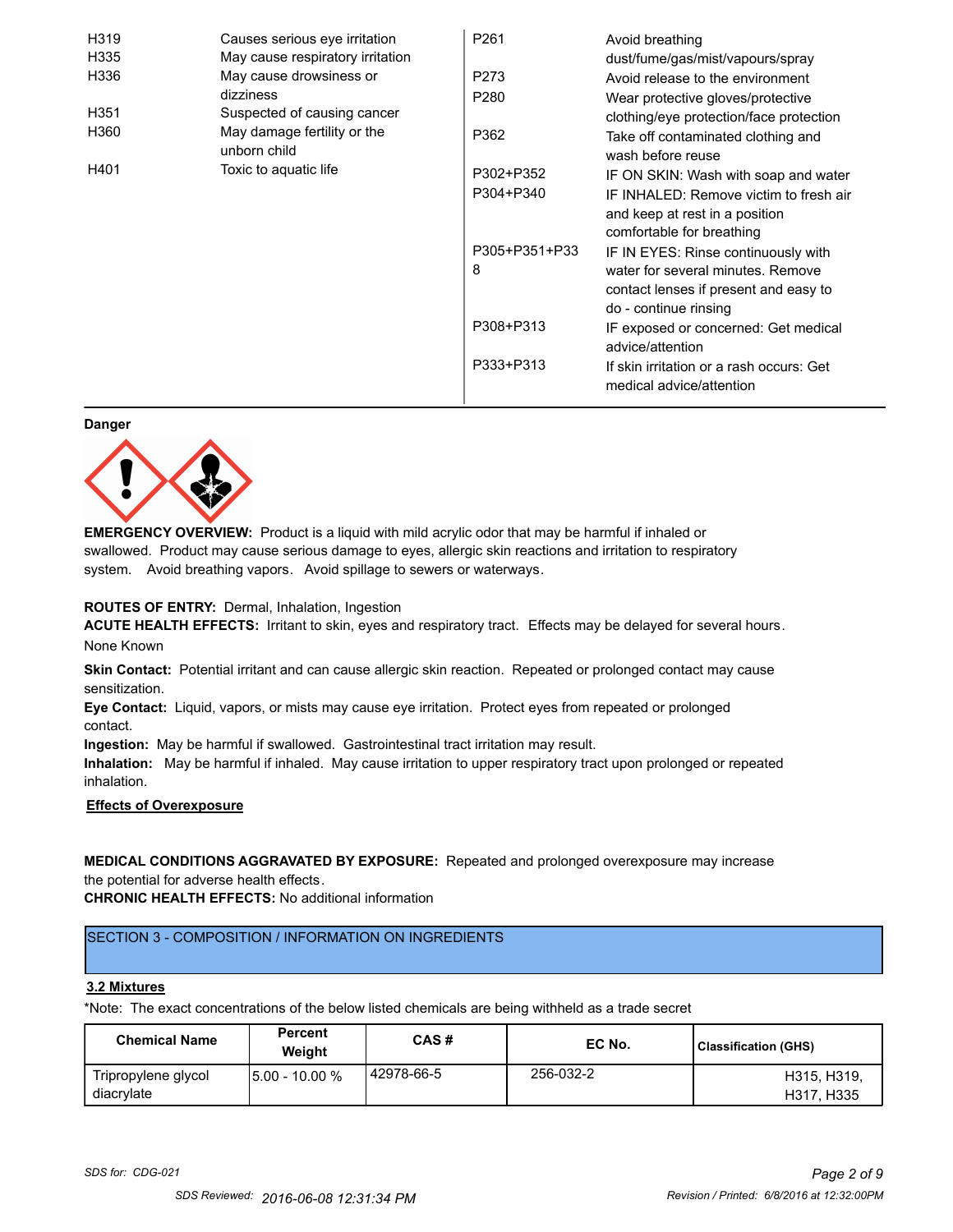| 1,6-Hexanediol<br>diacrylate                      | <b>5.00 - 10.00 %</b> | 13048-33-4 | 235-921-9 | H315, H319,<br>H317, H400 |
|---------------------------------------------------|-----------------------|------------|-----------|---------------------------|
| 1-Propanone, 2-<br>hydroxy-2-methyl-1-<br>phenyl- | l1.00 - 5.00 %        | 7473-98-5  |           | H302                      |
| Benzophenone                                      | $10.10 - 1.00 %$      | 119-61-9   |           |                           |

#### SECTION 4 - FIRST AID MEASURES

# **4.1 Description of first aid measures**

**INHALATION:** Move subject to fresh air and keep warm. If subject is not breathing, administer artificial respiration. If breathing is difficult, have qualified personnel administer oxygen and get medical attention .

**EYE CONTACT:** Flush the eye and under lids with warm water for 15 minutes. Remove any contact lenses during the flushing. Get immediate medical attention if symptoms persist.

**SKIN CONTACT:** Remove and isolate contaminated clothing and shoes. Remove excess material from skin with clean cloth. Flush skin with running lukewarm water. Wash affected areas using mild soap.

**INGESTION:** If appreciable quantities are swallowed, seek immediate medical attention. Do NOT induce vomiting. Never give anything by mouth to an unconscious person.

# SECTION 5 - FIRE FIGHTING MEASURES

#### **5.1 Extinguising Media**

Evacuate area of all non-emergency personell. Firefighters must wear full emergency equipment with self contained breathing apparatus. At elevated temperatures hazardous polymerization may occur causing container rupture and in extreme cases, explosion. Fight fires from upwind and cool intact containers with water spray or stream at maximum range.

# Flash Point: 100 C (212 F)

**FLAMMABLE/EXPLOSIVE LIMITS (Volume % in air):** Not established **EXTINGUISHING METHOD:** Water fog, carbon dioxide (CO2) or dry chemical

#### **5.2 Special Hazards arising from the substance or mixture:**

Thermal decomposition can lead to release of irritating gases and vapors

#### **5.3 Advice for firefighters**

#### **Protective Equipment:**

Wear full emergency equipment with selfcontained breathing apparatus . Refer to Section 8

#### **5.4 Additional Information**

 Heating causes a rise in pressue, risk of bursting and combustion Shut off sources of ignition Carbon monoxide and carbon dioxide may form upon combustion

#### **OSHA CLASSIFICATION:** Class IIIB Combustible

## SECTION 6 - ACCIDENTAL RELEASE MEASURES

#### **6.1 Personal precautions, protective equipment and emergency procedures**

Remove all sources of ignition and ventilate area. Avoid skin and eye contact. Use respiratory protection.

#### **6.2 Environmental precautions**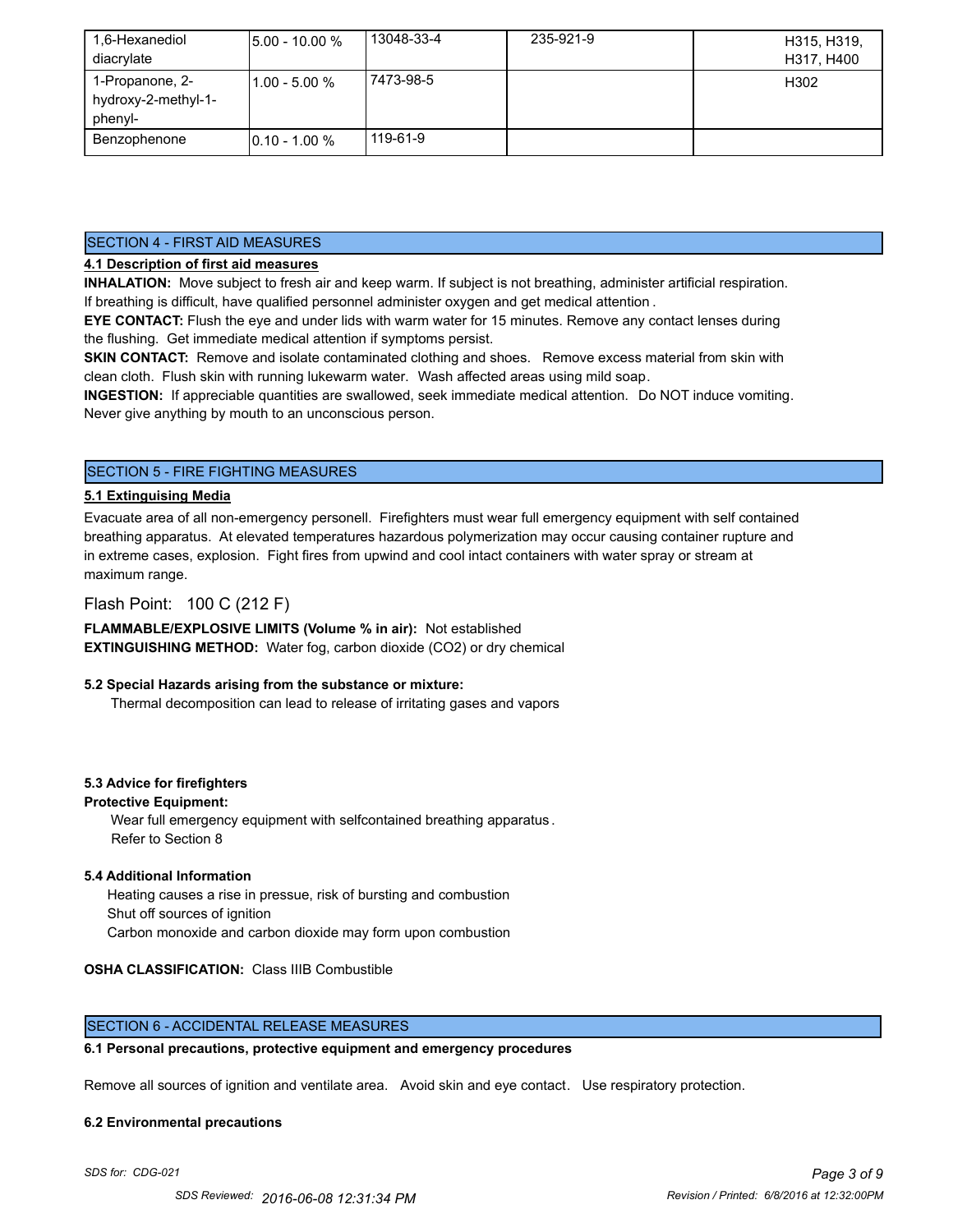Avoid release to the environment. Local authorities should be advised if significant spillages cannot be contained

### **6.3 Methods and materials for containment and cleaning up**

 Absorb with inert materials such as dry clay or sand and place in closed container for disposal as solid waste in accordance with all applicable regulations.

# SECTION 7 - HANDLING AND STORAGE

#### **7.1 Precautions for safe handling**

Avoid any unnecessary contact. Use protective clothing specified in Section 8.

#### **7.2 Conditions for safe storage, including and incompatibilities**

Store away from heat and sunlight to prevent spontaneous polymerization. Store below 90° F (32° C). Protect containers from physical damage. Storage of containers should conform to flammable and combustible liquid regulations.

#### **SECTION 8 - EXPOSURE CONTROLS / PERSONAL PROTECTION**

#### **8.1 Control parameters**

#### **Exposure Limits:** Not established for mixture

| Chemical Name / CAS No.                                     | <b>OSHA Exposure Limits</b> | <b>ACGIH Exposure Limits</b> | <b>Other Exposure Limits</b> |
|-------------------------------------------------------------|-----------------------------|------------------------------|------------------------------|
| Tripropylene glycol<br>diacrylate<br>42978-66-5             |                             |                              |                              |
| 1,6-Hexanediol diacrylate<br>13048-33-4                     |                             |                              |                              |
| 1-Propanone, 2-hydroxy-2-<br>methyl-1-phenyl-<br>17473-98-5 |                             |                              |                              |
| Benzophenone<br>119-61-9                                    |                             |                              |                              |

#### **8.2 Exposure Controls**

**VENTILATION:** Provide natural or mechanical ventilation to minimize exposure. If practical, use local mechanical exhaust ventilation at sources of air contamination.

**EYE PROTECTION:** Use splash-proof safety goggles or safety glasses that are ANSI approved to prevent eye contact. Eyewash availability is also recommended.

**HAND PROTECTION:** Use nitrile, butyl or other gloves that are resistant to chemicals in Section 2. Replace immediately if punctured or torn or when a change of appearance (color, elasticity, shape) occurs . A minimum of 0.45mm thick gloves for long duration exposure (up to 4 hours) or mechanical handling activities; single use, disposable gloves for short duration exposures not exceeding 30 minutes or where splashes are likely, are recommended.

**RESPIRATORY PROTECTION:** Use of NIOSH/MSHA approved respirators is recommended where exposure limits may be exceeded. Consult the respirator manufacturer for appropriate type and application. **SKIN PROTECTION:** Protective or disposable outer clothing is recommended.

**Environmental Exposure Controls:** Avoid release to the environment. The product should not be allowed to enter drains, water courses or the soil.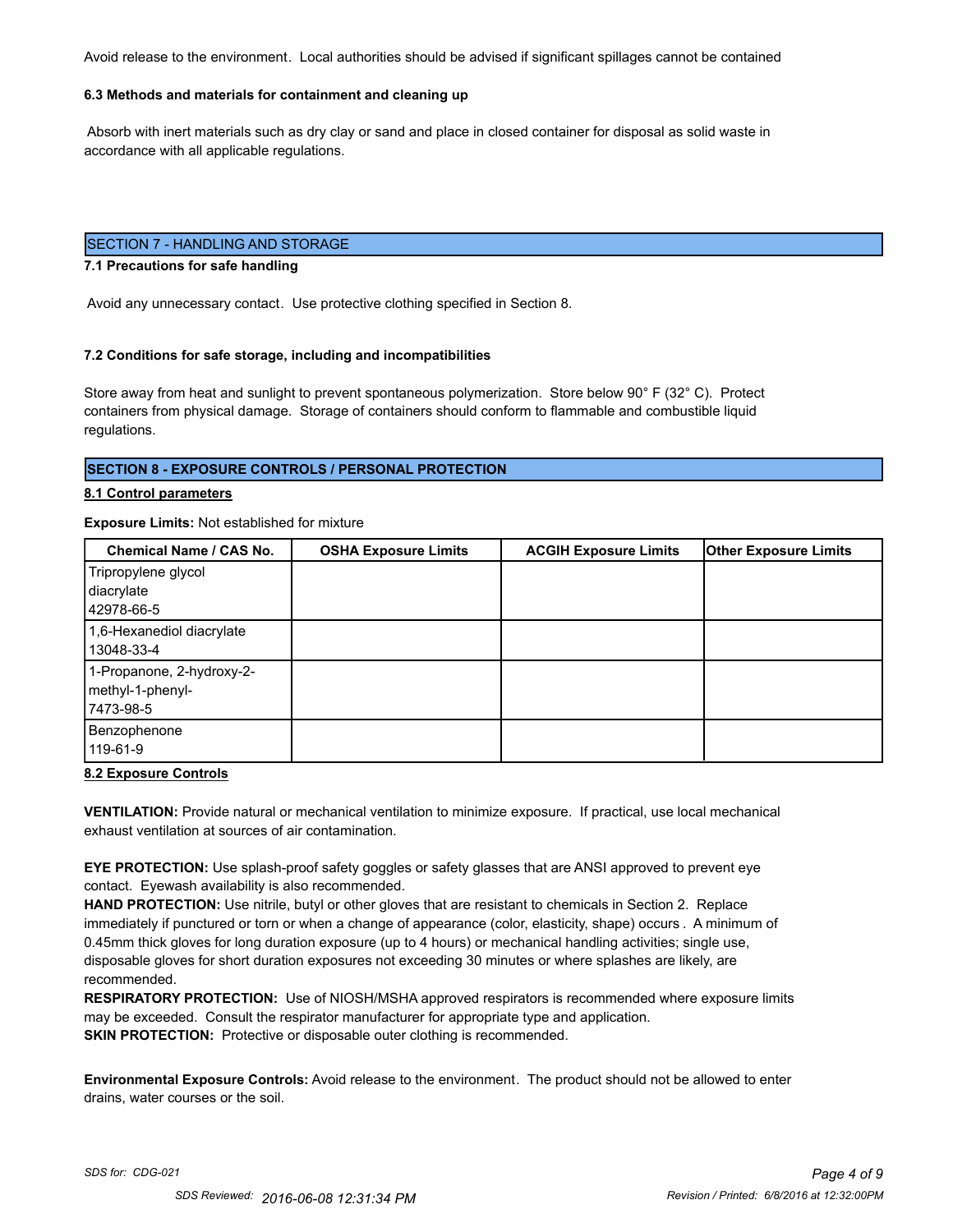# **SECTION 9 - PHYSICAL AND CHEMICAL PROPERTIES**

# **9.1 Information on basic physical and chemical properties**

| Appearance:                      | Liquid with moderate<br>viscosity | Odor:                            | Mild Acrylic odor |
|----------------------------------|-----------------------------------|----------------------------------|-------------------|
| Vapor Pressure:                  | Not Established                   | <b>Vapor Density:</b>            | Heavier than Air  |
| pH:                              | Not Established                   | Formula KG / Gal                 | 4.34              |
| <b>Melting Point:</b>            | Not Available                     | <b>Freezing Point:</b>           | Not Available     |
| Solubility:                      | Not Soluble in Water              | <b>Boiling Range:</b>            | Not Available     |
| <b>Flash Point:</b>              | See section 5.1                   | <b>Evaporation Rate:</b>         | $<$ 1             |
| <b>Flammability:</b>             | See Section 5.4                   | <b>Explosive Limits:</b>         | See Section 5.4   |
| Viscosity:                       | See Certificate of<br>Analysis    | <b>Specific Gravity (SG)</b>     | 1.145             |
| Grams VOC less water:            | $< 1\%$                           | <b>Partition Coefficient</b>     | Not Available     |
| <b>Auto-Ignition Temperature</b> | Not Available                     | <b>Decomposition Temperature</b> | Not Available     |

# **SECTION 10 - REACTIVITY / STABILITY HAZARD DATA**

## **10.1 Reactivity**

#### None known

#### **10.2 Chemical Stability**

This material is stable under recommended storage and handling conditions.

## **10.3 Possibility of hazardous reaction**

Under certain conditions (excess temperatures and contamination) hazardous polymerization may occur. Avoid high temperature and contamination with foreign materials.

#### **10.4 CONDITIONS TO AVOID:**

Excessive heat, ignition sources and contamination with dirt and other foreign materials.

#### **10.5 Incompatible Materials:**

Avoid contamination or inappropriate mixing with strong oxidizing agents, peroxides, strongly caustic materials and metal corrosion products including rust. Do not expose to UV light during storage.

#### **10.6 Hazardous decomposition products**

Thermal oxidation or pyrolysis (as in fire) may yield carbon dioxide, carbon monoxide and volatile organic fragments which are flammable, irritating or toxic.

Hazardous polymerization will not occur.

**SECTION 11 - TOXICOLOGICAL INFORMATION**

**Component Toxicity:**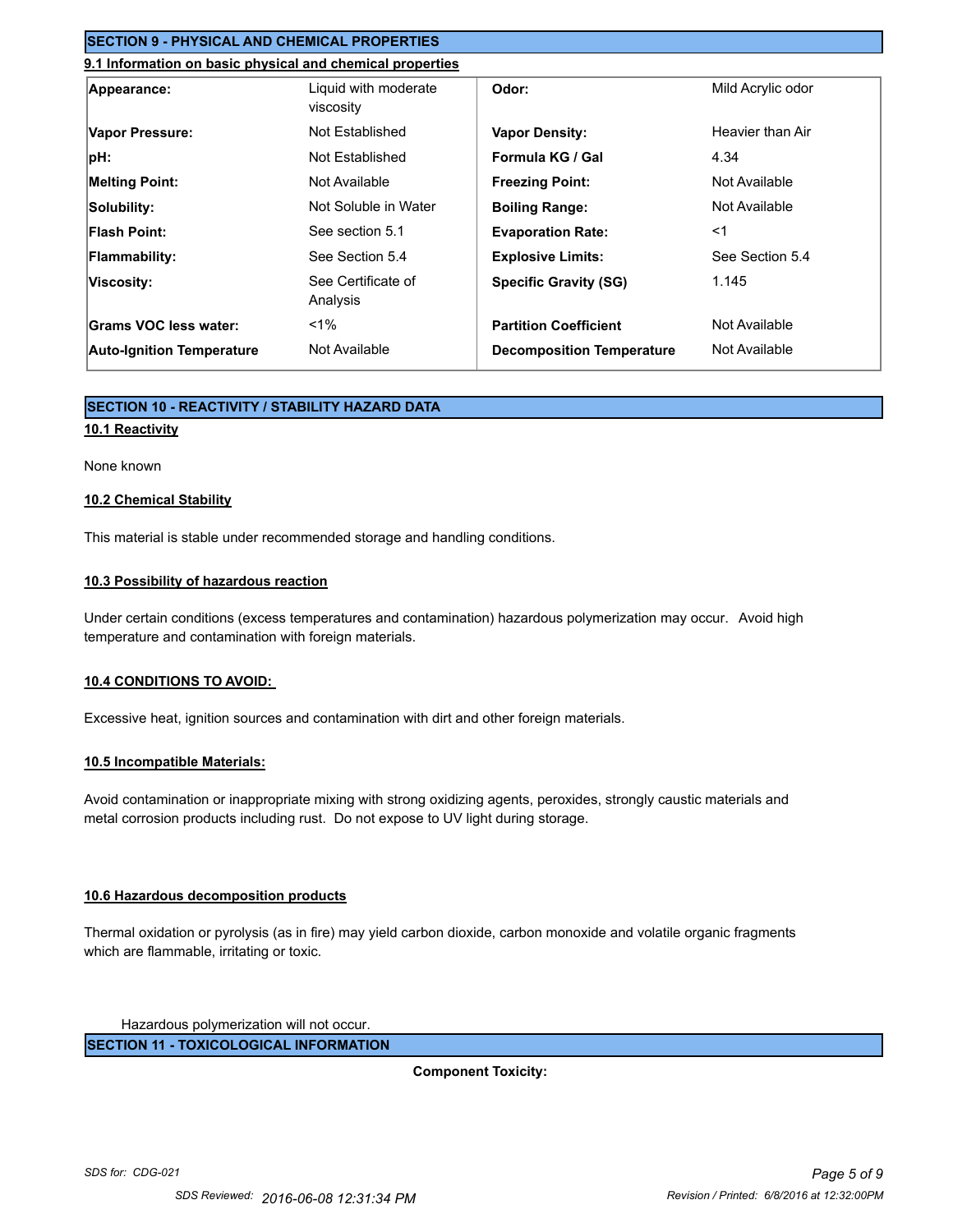| <b>Component Description</b><br><b>Oral, Dermal, Inhalation</b><br><b>Toxicity</b>   | Ecotoxocity:                                                                        |
|--------------------------------------------------------------------------------------|-------------------------------------------------------------------------------------|
| Tripropylene glycol diacrylate<br>Oral:3,000.00 mg/kg (Rat)                          | 48 Hr EC50 Daphnia magna: 88.7 mg/L<br>72 Hr EC50 Desmodesmus subspicatus: >28 mg/L |
| 1,6-Hexanediol diacrylate<br>Oral:5.00 g/kg (Rat)<br>Dermal: 3,600.00 µL/kg (Rabbit) | N/A                                                                                 |
| 1-Propanone, 2-hydroxy-2-methyl-1-phenyl-                                            | N/A                                                                                 |
| Benzophenone<br>Dermal: 3,535.00 mg/kg (Rabbit)                                      | 96 Hr LC50 Pimephales promelas: 13.2 - 15.3 mg/L [flow-through]                     |

**TOXICOLOGICAL DATA:** Slightly Toxic by injestion. Prolonged or repeated exposure may result in sensitization.

**LC50** - No additional information **LD50** - No additional information **MUTAGENICITY:** No additional information **REPRODUCTIVE EFFECTS:** No additional information **CARCINOGENICITY:**

Benzophenone: IARC: Possible human carcinogen OSHA: listed

Carcinogenicity:

## **SECTION 12 - ECOLOGICAL INFORMATION**

## **12.1 Toxicity**

No determination has been made on ecological impact. However, it is recommended to prevent contamination of the environment with this product, i.e. soil, landfills, drains, sewers, surface waters, etc.

#### **12.2 Persistence and degradability**

No determination has been made on ecological impact. however, it is highly recommended to prevent contamination of the environment with this product, i.e. soil, landfills, drains, sewers, surface waters, etc

#### **12.3 Bioaccumulative potential**

No determination has been made on ecological impact. However, it is highly recommended to prevent contamination of the environment with this product, i.e. soil, landfills, drains, sewers, surface waters, etc.

#### **12.4 mobility in soil**

No determination has been made on ecological impact. However, it is highly recommended to prevent contamination of the environment with this product, e.i. soil, landfille, drains, sewers, surface waters, etc.

# **SECTION 13 - DISPOSAL CONSIDERATIONS**

#### **13.1 Waste Water methods**

If material becomes a waste, it does not meet the criteria of a hazardous waste as defined under the Resource Conservation and Recovery Act (RCRA) 40 CFR 261 as supplied. Dispose of this material in accordance with all applicable federal, state, provincial, and local laws and regulations.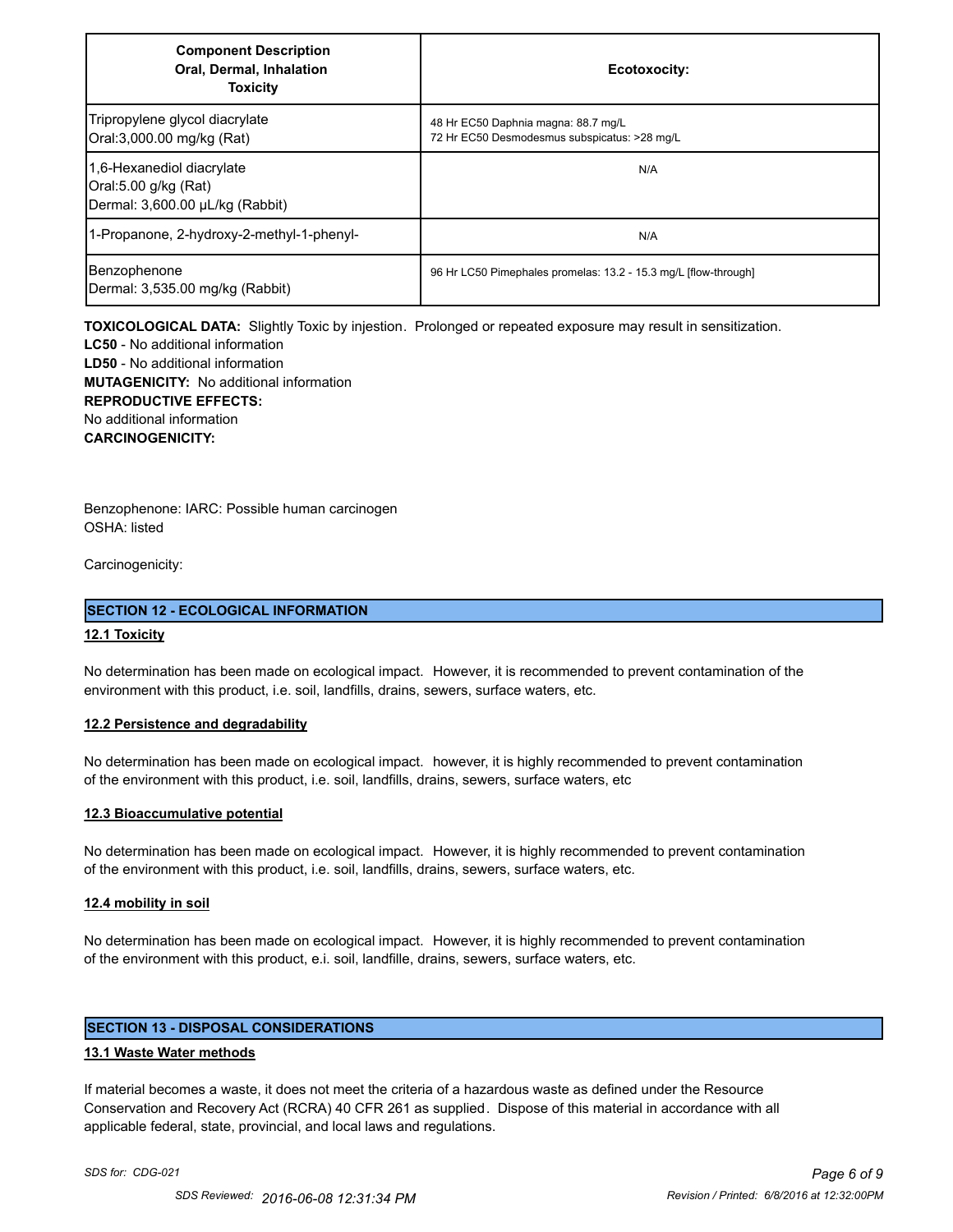## **SECTION 14 - TRANSPORTATION INFORMATION**

Transport this product in accordance with all applicable laws and regulations . This product, as supplied, is not regulated nor classified as a hazardous material/dangerous good by United States Department of Transportation (DOT), the International Civil Aviation Organization (ICAO), the International Maritime Organization (IMO), the Canadian Transportation of Dangerous Goods Act (TDG), or the International Air Transport Association (IATA) .

#### **14.1 UN Number:** Not Applicable

**14.2 UN Proper Shipping Name:** Not Applicable

**14.3 Transport Hazard Class:** Not Applicable **DOT (49 CFR)/IATA/IMDG Hazard Class:** Not Applicable

 **14.4 Packing Group:** Not Applicable

# **SECTION 15 - REGULATORY INFORMATION**

## **15.1 Safety, Health and Environmental regulations / legislation specific for the substance or mixture**

This safety data sheet has been formatted to the best of our ability in accordance to Directive 67/548/EEC or Directive 1999/45EC, American National Standards Institute (ANSI) and contains hazard criteria and all information required by the Canadian Controlled Products Regulation (CPR) in regard to this product.

**Clean Air Act - Ozone Depleting Substances (ODS):** This product and its components do not contain Ozone Depleting Substances.

**Canadian Inventory Status:** Components of this product are currently listed on the Canadian Domestic Substance List (DSL) or the Canadian Non-Domestic Substance List (NDSL).

**Coalition of Northeastern Governors (CONEG):** This product meets the requirements of CONEG pertaining to heavy metals total content of no more than 100 PPM. No heavy metals are added as a part of the formulation, but raw materials may contain residual parts per million as naturally occurring elements.

**European Inventory Status:** Components of this product are listed on the European Inventory of Existing Commercial Substances (EINECS), the European List of Notified Chemical Substances (ELINCS), or are exempt from being listed.

**Food and Drug Administration (FDA) Food Packaging Status:** Components of this product have not been cleared by FDA for use in food packaging and/or other applications as an indirect food additive .

**European Union Directive 2011/65/EC Restriction of Hazardous Substances (RoHS):** This product is in compliance with the requirements of the RoHS2 Directive.

#### **California Proposition 65 RTK:**

The following components of this mixture are listed under California Proposition 65: Benzophenone 119-61-9 0.1 to 1.0 % Carcinogen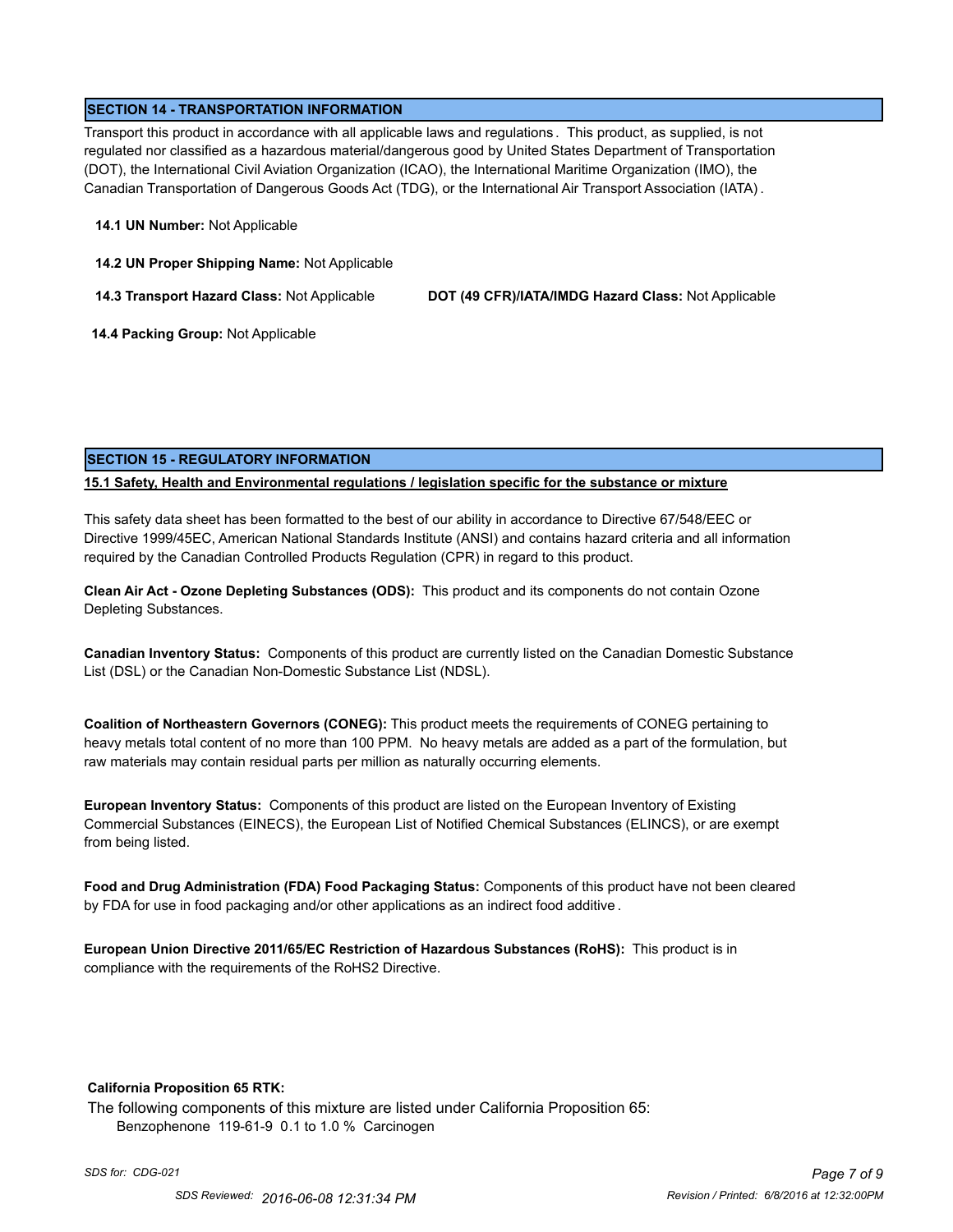If CAS numbers 13463-67-7 and/or 1333-86-4 are listed they are not supplied in respirable form.

**REACH** : This product is compliant with the registration of the REACH Regulation (EC) No. 1907/2006 as all its components are either excluded, exempt and/or preregistered.

The following Substances of Very High Concern are present (updated December 17, 2015 to review for the 168 SVHC)

- None

- None

**Superfund Amendments and Reauthorization Act of 1986 (SARA) Title III: Section 302:**

- None

#### **Superfund Amendments and Reauthorization Act of 1986 (SARA) Title III: SARA 313:**

 This product contains the following components that are regulated under the Toxic Chemical Release Reporting requirements 40 CFR 372:

- None

**Global Inventories:** The components of these products are listed in the following or exempt from listing:

Europe (EINECS): Yes USA (TSCA): Yes Canada (DSL): Yes Japan (ENCS): Yes Philippines (PICCS): Yes China (IECSC): Yes Australia (AICS): Yes Korea (KECI): Yes New Zealand (NZloC): Yes Taiwan (ECSI): Yes



**HMIS® ratings** are a registered trade and service mark of the National Paint and Coatings Association with the following scale:

\* = Chronic health effect PPE Index

- $4 =$  Severe Hazard  $A =$  Safety Glasses
- $3 =$  Serious Hazard  $B =$  Safety Glasses and Gloves
- 2 = Moderate Hazard C = Safety Glasses, Gloves and Protective Apron
- 
- 1 = Slight Hazard D = Face Shield, Gloves and Protective Apron  $0 =$  Minimal Hazard  $E =$  Safety Glasses, Gloves and Respirator